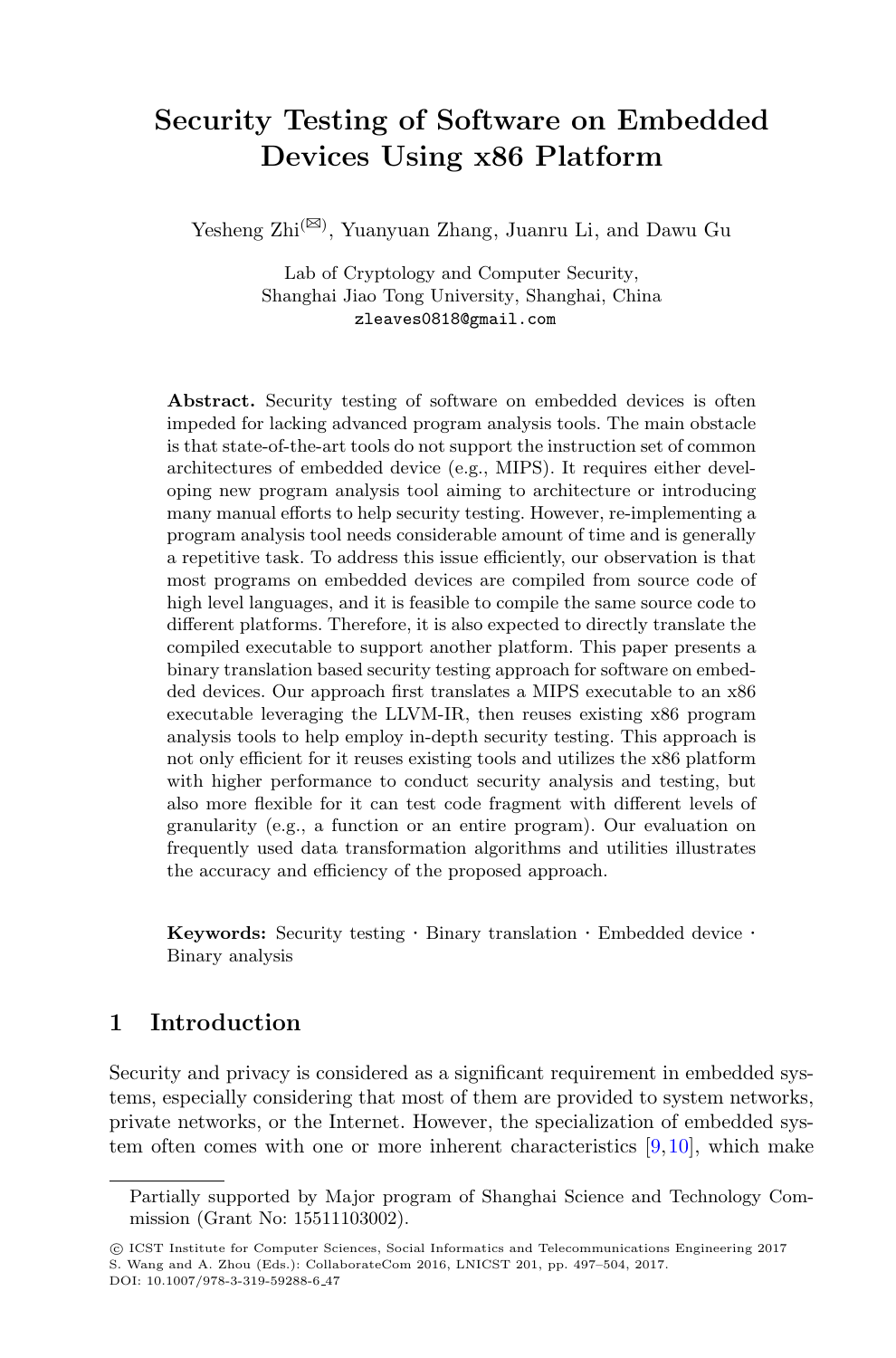security analysis and testing on embedded systems significantly stricter than on traditional commodity systems.

One way to employ security analysis is to leverage hardware debugging interface. This way requires dedicated hardwares and extreme resource requirements, therefore it can not be widely used in off-the-shelf embedded devices. To address, another way is leveraging dynamic binary translation (e.g., QEMU [\[4\]](#page-7-2), Avatar [\[13](#page-7-3)]) to simulate and execute the binary program on PC system. The main drawback of dynamic binary translation is the large overhead of runtime translation and runtime optimization. Furthermore, for short-running programs, especially for interactive applications that are common on mobile devices, startup time and response time are critical to their performances.

Consider that most state-of-the-art researches only focus on the x86 instruction set, and implement mature security tools. However, a embedded system usually uses specific instruction set architectures (ISAs), e.g., MIPS, etc. We implement an framework, BABELFISH, to reuse these well-developed testing tools for x86 architecture. By using mature security tools we can give a more efficient and accuracy analysis. Meantime, our work can apply more complex analysis and optimizations without large overheads, unlike dynamic translation. In our approach, we leverage a translator to lift MIPS binary to IA-32 architecture. In order to guarantee the accurate testing results, a fine-translated code should be provided by the binary translator. This code is evaluated from two aspects, code correctness and runtime efficiency:

- (1) *Code Correctness:* The most important point is that the testing results provided by our framework should be consistent with those generated by testing tools working on MIPS binary directly. To ensure the code correctness, a good translator should translate 100% of the code if desired. Meanwhile, the translator should recover the correct control flow.
- (2) *Runtime Efficiency:* We would like to provide optimized translated code that can perform similar with the native code. Unlike existing static binary translator, we make an improvement on translating register operations to improve efficiency of translated code.

### **2 System Design**

We design BABELFISH, a framework to support security testing of MIPS binary (as presented in Fig. [1\)](#page-2-0). The input of our framework is a stripped MIPS binary (without any symbol information and debug information). BABELFISH first translates the MIPS binary code to LLVM-IRs [\[1\]](#page-7-4) statically.

Our approach provides two levels of security testing: the whole binary and specific functions in binary. Dealing with the whole binary, the translator will translate all necessary functions in MIPS binary. If we want to focus on testing some specified functions in MIPS binary, the translator of our framework also supports to translate part of functions in MIPS binary. The translator will only translate specified functions and all invoked functions according to call graph by static analysis.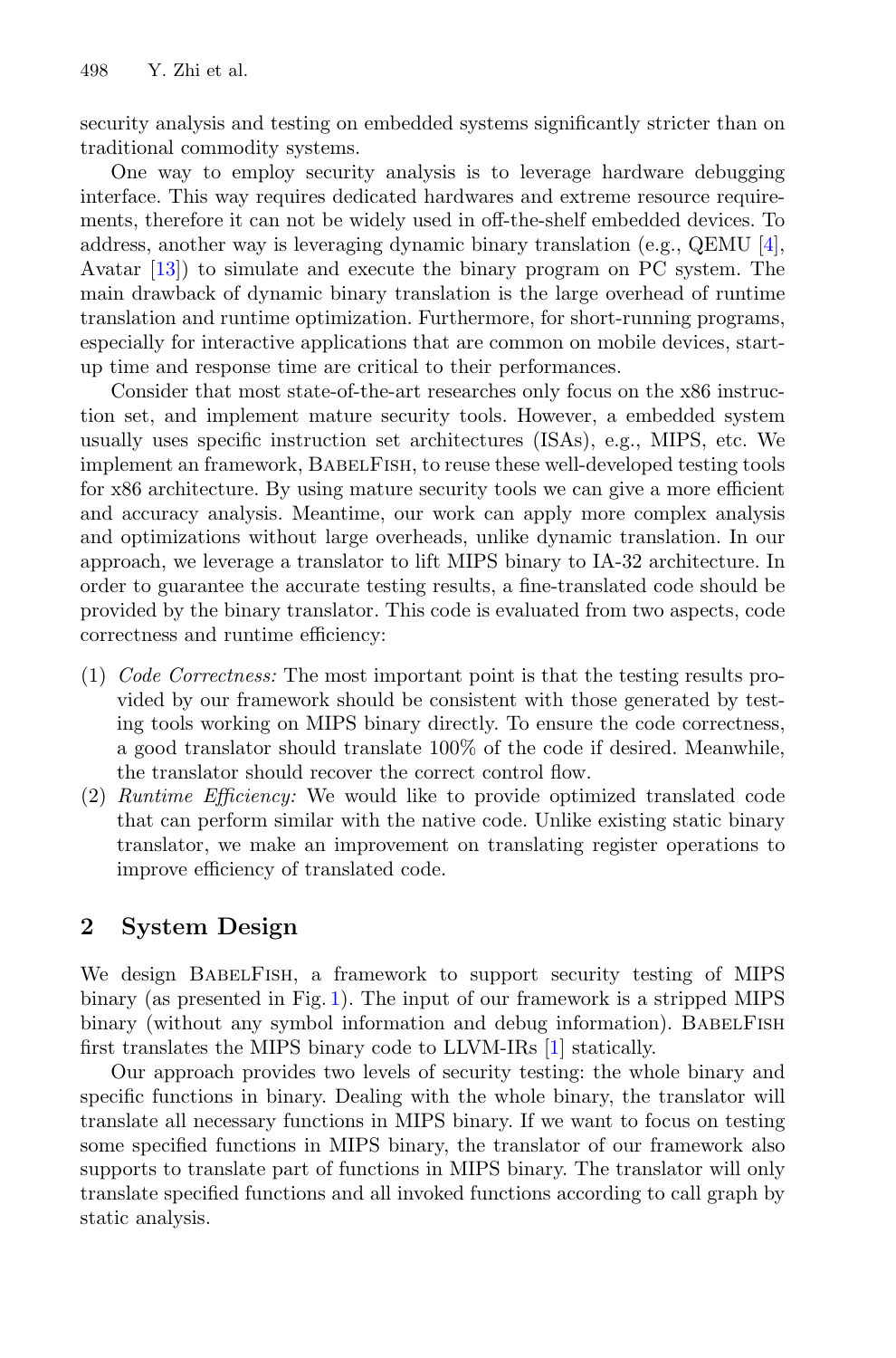

<span id="page-2-0"></span>Fig. 1. Overview of BABELFISH

The module of LLVM-IRs, outputted by the translator, consists of all translated functions and global array variables of relocated data. This module will be compiled by LLVM backend into an executable binary or an object file. The x86 executable binary can be passed to testing tools of x86 binary for completing required security testing, like fuzzing, symbolic execution, taint analysis, etc. The object file can be linked into a test program for following security testing as well.

#### **2.1 Challenge**

**Indirect Branch.** During binary translating, translating branch instructions, especially indirect branch instructions, is the key to preserve the accuracy of recovered control flow. Unlike direct branch, it is difficult to find the destination address of an indirect branch until runtime. The control flow targets are dynamically calculated based on some immediate values in assembly instructions, jump tables and other references stored in data section. Combined with previous research [\[6](#page-7-5)], we first analyse the procedure of the indirect branch target calculation, and give a much accurate set of branch targets. With the set of branch targets, BabelFish implements indirect branch using the LLVM *switch* instruction, depending on a mapping relation between target addresses of the indirect branch and corresponding destination addresses in the translated code.

**Data Relocation.** The data stored in data section is also an important portion in binary. The data will be dumped from data sections, and stored in arrays as global variables. While storing the data into the array, we must solve the relocatable problem. According to the research by Wang et al. [\[12\]](#page-7-6), an immediate value can be a reference only if this value locates at the address space allocated for the binary. Here, We filter out references among all immediate values in data sections based on their target address. This simple filter is sufficient to identify concrete memory address. The immediate value as an operand in statements should be filtered as well. Once a reference is found during translating, it will be instantly replaced by the corresponding IR.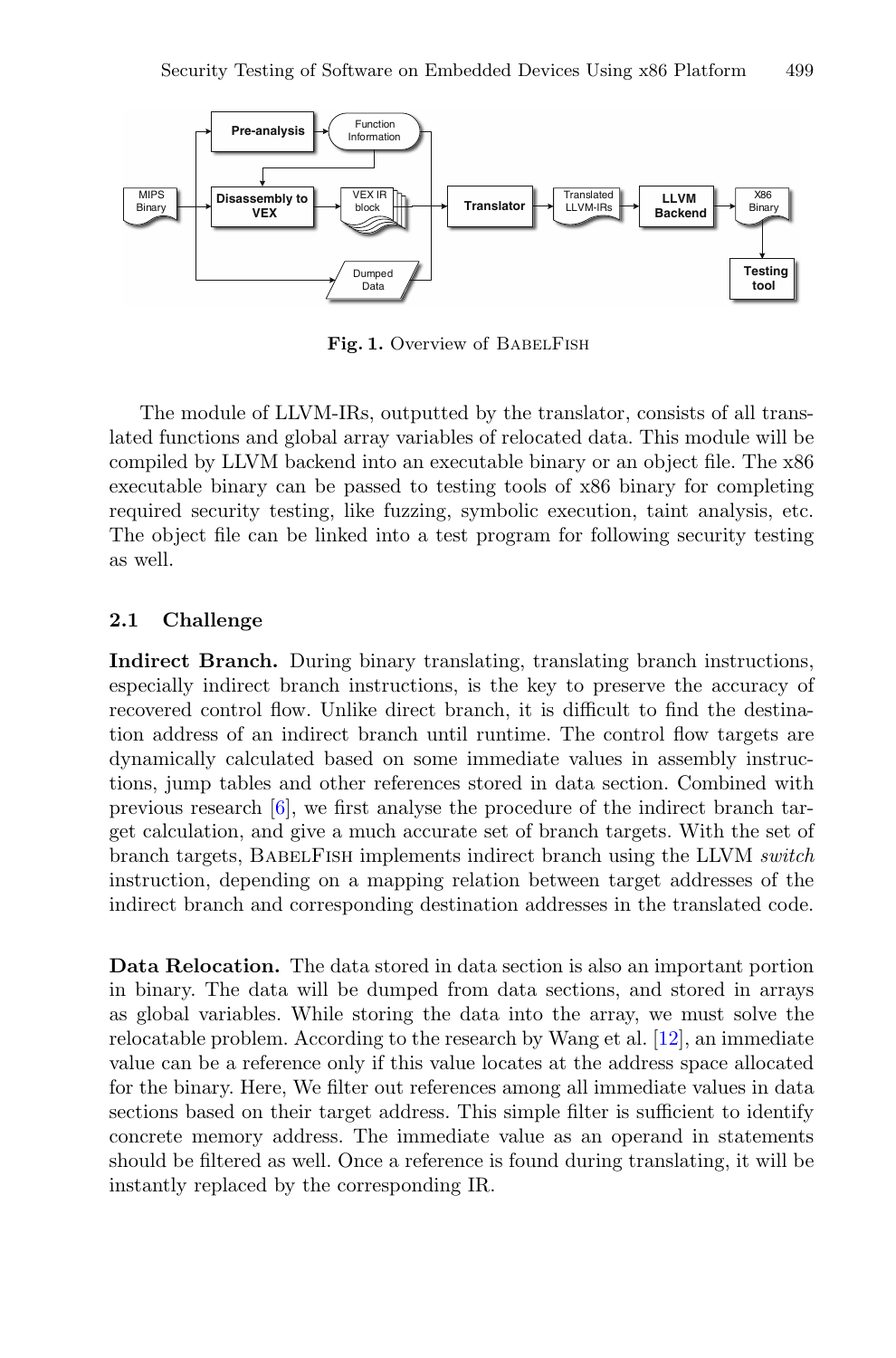#### **2.2 Binary Translating**

The assembly-level binary translator first gives a pre-analysis on MIPS binary, utilizing an IDA script to export the information of function boundaries automatically. We also obtain the dynamic relocation entries of the file through objdump for dealing with the dynamic-link function calling.

With the pre-analysis results, we start to translate functions into LLVM-IRs individually. In order to facilitate translating a function call in LLVM-IR, we give a uniform form of translated function according to the most commonly used calling convention for 32-bit MIPS, the O32 ABI [\[2](#page-7-7)]:

*Example of a Translated Function Described in C*

```
uint32_t tranlated_func(const uint32_t args) {
// declare a array for the emulated stack frame
1: uint8_t stack[64];
// load arguments storing in array args
2: uint32_t arg0 = *(uint32_t *)args;
3: uint32_t arg1 = *(uint32_t *)(args + 4);...
// store callee's arguments to the stack array
4: *(uint32_t *)stack = call_arg0;
5: *(uint32_t *)(stack + 4) = call_{arg1};...
// call callee_func with the base address of stack
// as its only parameter
6: uint32_t callee_ret = callee_func((uint32_t)stack);
...
}
```
At the beginning of each translated function, an array is allocated to complete translating the operation on stack frame with the same length of stack frame, and the translator loads the arguments from the address of array as the translated function's parameter (line 2–3). The length of stack frame is recorded to distinguish operations on the arguments of target function in assembly code. Subsequently, the translator follow the BFS ordering of function's control flow graph, and translated instructions in each basic blocks. Assembly code sequences in a basic block are firstly translated into VEX-IR representation, and then VEX-IR statements are translated into LLVM-IRs. VEX-IR abstracts binary code into a representation in a unified way, and lists all assembly side-effects, which allows for syntax-directed analysis.

During translating, we define the data type as *integer* or *pointer* type. What's more, the pointer variable is only used when we create it or we need to load/store the value from it, by leveraging the *ptrtoint* and *inttoptr* instruction in LLVM-IR. Once the translator get a pointer variable (e.g., like a memory reference or a return value of some system call), it convert its type to the integer without change its value using *ptrtoint* instruction. When we need to do load/store operation, we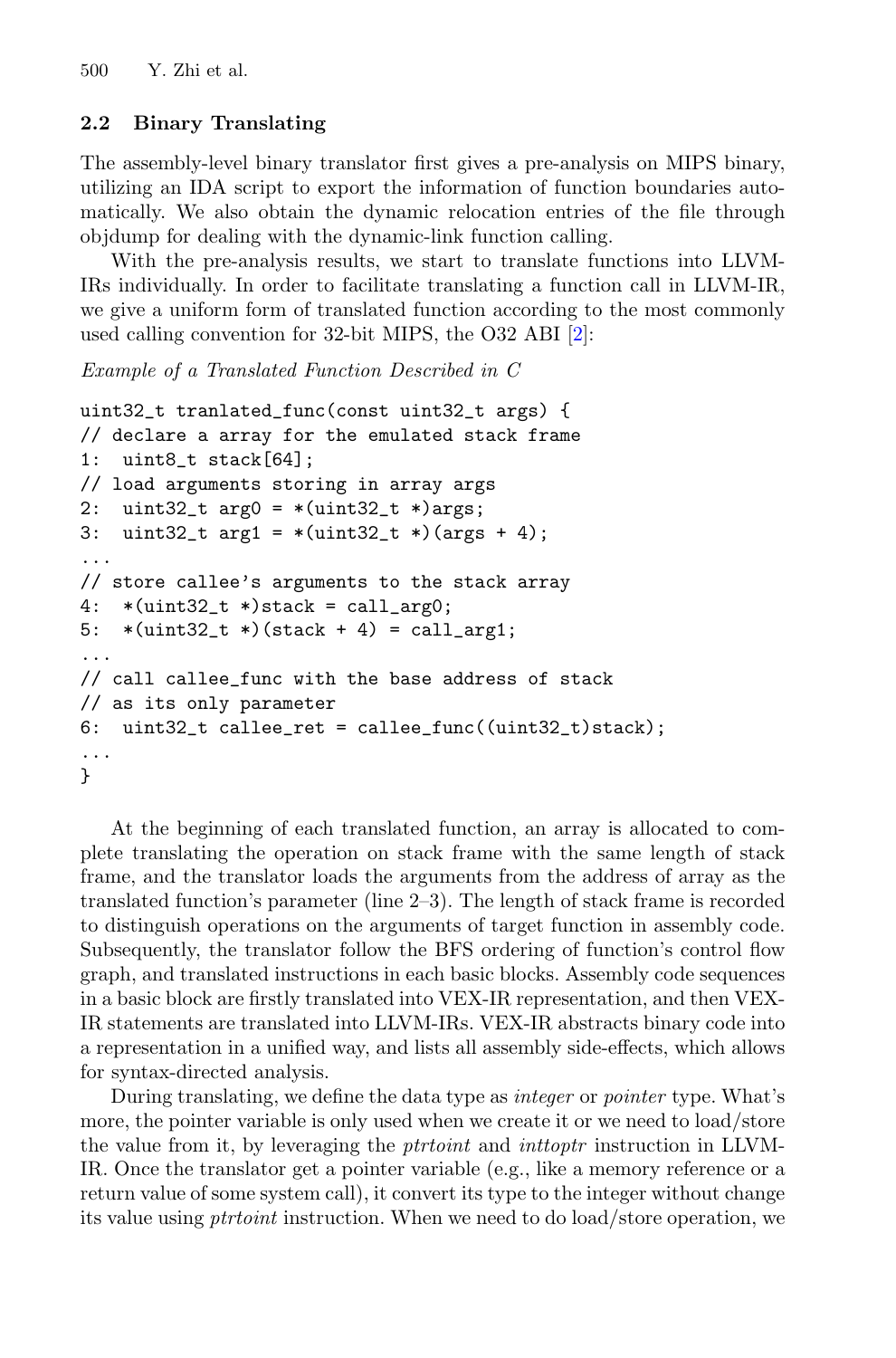transfer the integer to a pointer, and then load the data that the pointer refers to, or store the data in where the pointer refers to. Having such transformation makes it convenient to do the other instruction translations, for their operands are always integer ones.

BabelFish sets shadow registers and shadow stack memory for each block to record the data's IR representation, data type, and the data value if it is a immediate value. Data information is real-timely updated during translating. The value stored in register may succeeds from previous blocks. Especially when a register succeeds from two or more blocks, we need to add a *phi* instruction to define its value at the beginning of this block. The *phi* instruction takes a list of  $[\langle value \rangle, \langle block \text{.} \rangle]$  pairs as arguments, which is based on the data flow.

### **3 Evaluation**

We evaluate BABELFISH with respect to its efficiency, the performance of translated code, and its capability to support program testing.

#### **3.1 Experiments Setup**

We tested BABELFISH with code fragments about typical data transformation algorithms including cryptographic algorithm (AES, DES, RC4), hash algorithm (MD5,SHA1), compress algorithm (Huffman) and sort algorithm (Quick Sort, Bubble Sort). Besides, to understand the ability of translating a complete executable, we study our translator's performance on *gzip* in detail. All programs to be translated are compiled by GCC 4.6.3 for MIPS32 architecture in little-endian, with the default configuration and optimization level -O2. We successfully translated all listed functions to LLVM-IRs. Then we lift translated IR to x86 assembly code using Clang 3.4. Finally, the translated x86 code is compared with the natively-compiled x86 executable binary, compiled by Clang 3.4 with -O2 optimization level, for the performance evaluation. The experiments are conducted on a machine with Intel Core i5-2320 @3 GHz running Ubuntu 14.04.

#### **3.2 Translating Efficiency**

Here, we only consider the time consumed by BABELFISH to translate MIPS code to LLVM-IRs. Processing time for each binary code is presented in Table [1.](#page-5-0) As expected, it takes more time to process larger functions. On average, BABELFISH spends 0.137 s per function.

For *gzip*, there are 19 K instructions and totally 154 functions, and it takes nearly 25 s to translate the whole MIPS binary to LLVM-IRs.

### **3.3 Translating Quality**

The quality of translated code generated by BabelFish is evaluated from two aspects: efficiency and correctness.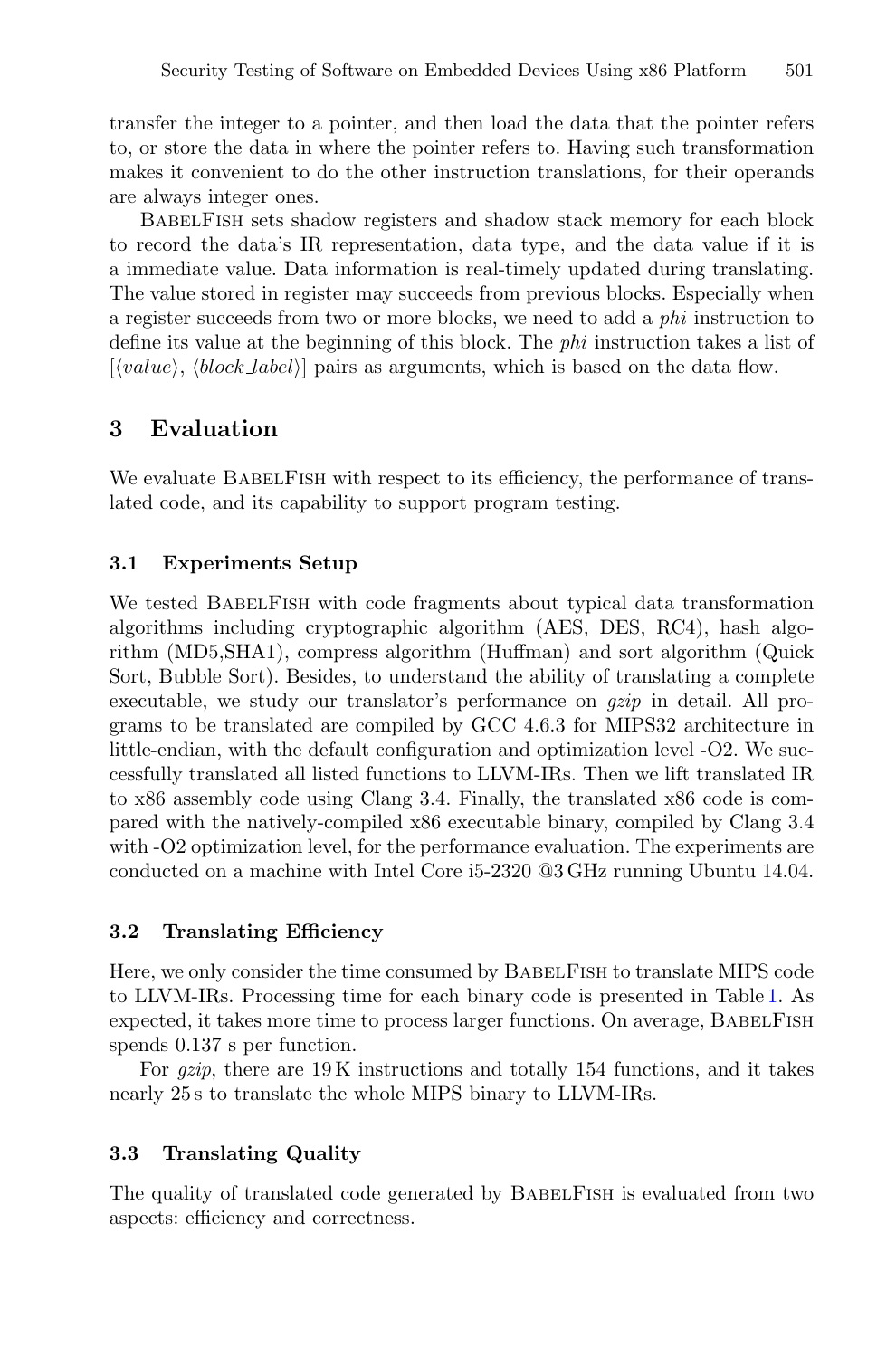| Algorithm        | #Functions     | $#MIPS$ Insts | $#IR$ Insts | Translation<br>time(s) | x86<br>Insts<br>Expansion |
|------------------|----------------|---------------|-------------|------------------------|---------------------------|
| AES              | $\overline{4}$ | 1370          | 2492        | 0.707                  | 17%                       |
| <b>DES</b>       | $\overline{2}$ | 2059          | 2775        | 0.653                  | $4\%$                     |
| RC4              | $\overline{2}$ | 585           | 1435        | 0.375                  | 64\%                      |
| MD5              | 3              | 1198          | 1511        | 0.465                  | $9.8\%$                   |
| SHA <sub>1</sub> | 3              | 2063          | 2384        | 0.626                  | $-12%$                    |
| Huffman coding   | $\overline{4}$ | 191           | 392         | 0.197                  | 15%                       |
| Quick Sort       | $\overline{2}$ | 62            | 159         | 0.084                  | 11\%                      |
| Bubble Sort      | 1              | 22            | 66          | 0.044                  | $-19%$                    |
| Total            | 21             | 7550          | 11214       | 3.154                  | $7\%$                     |

<span id="page-5-0"></span>**Table 1.** Characteristics of translating functions

**Correctness.** We verify the correctness of BABELFISH by executing x86 binaries involving the translated functions with test input to verify the functionality. Semantic preservation is of significance to validity of testing the translated binary. We use the test cases provided by OpenSSL to check functionality of cryptographic functions and hash functions. As for Huffman coding and sort functions, we develop input by ourselves to verify the major functionality. All testing binaries pass the functionality tests without any error output.

**Efficiency.** The efficiency of translated code manifests from two aspect: size expansion and the execution time.

Comparing the number of IR instructions with that of MIPS instructions, the average expansion is  $48\%$  (shown in Table [1\)](#page-5-0), considering with extra instructions to convert temporary variable between pointer type and integer type as well as the *phi* instructions. However, the size of x86 assembly code compiled from translated IR is only 7% bigger than that native-compiled version.

Next, we examine the execution time of the translated code. We conduct the executing of source MIPS binaries on QEMU [\[4](#page-7-2)] and the translated code on host x86 machine directly. Figure [2](#page-6-0) shows the normalized execution time of testing source MIPS binary and x86 test binary compared to its corresponding native-compiled version. Test binaries on x86 have almost the same execution time with the corresponding version compiled from source code. The translated code is of runtime efficiency.

Similarly, we compare the translated *gzip* binary executable with the nativecompiled version. On one hand, the translated binary is 2.7 times larger than the native-compiled one, while the *.text* section of the translated binary is 1.5 times the size of that in the native-compiled version. Consider that the data in *.bss* and *.sbss* sections were dumped from source binary and then were initialized to 0 during translation, whose size is around 322 kbyte. These data are stored in *.data* section of output binary. As *.bss* and *.sbss* sections are not calculated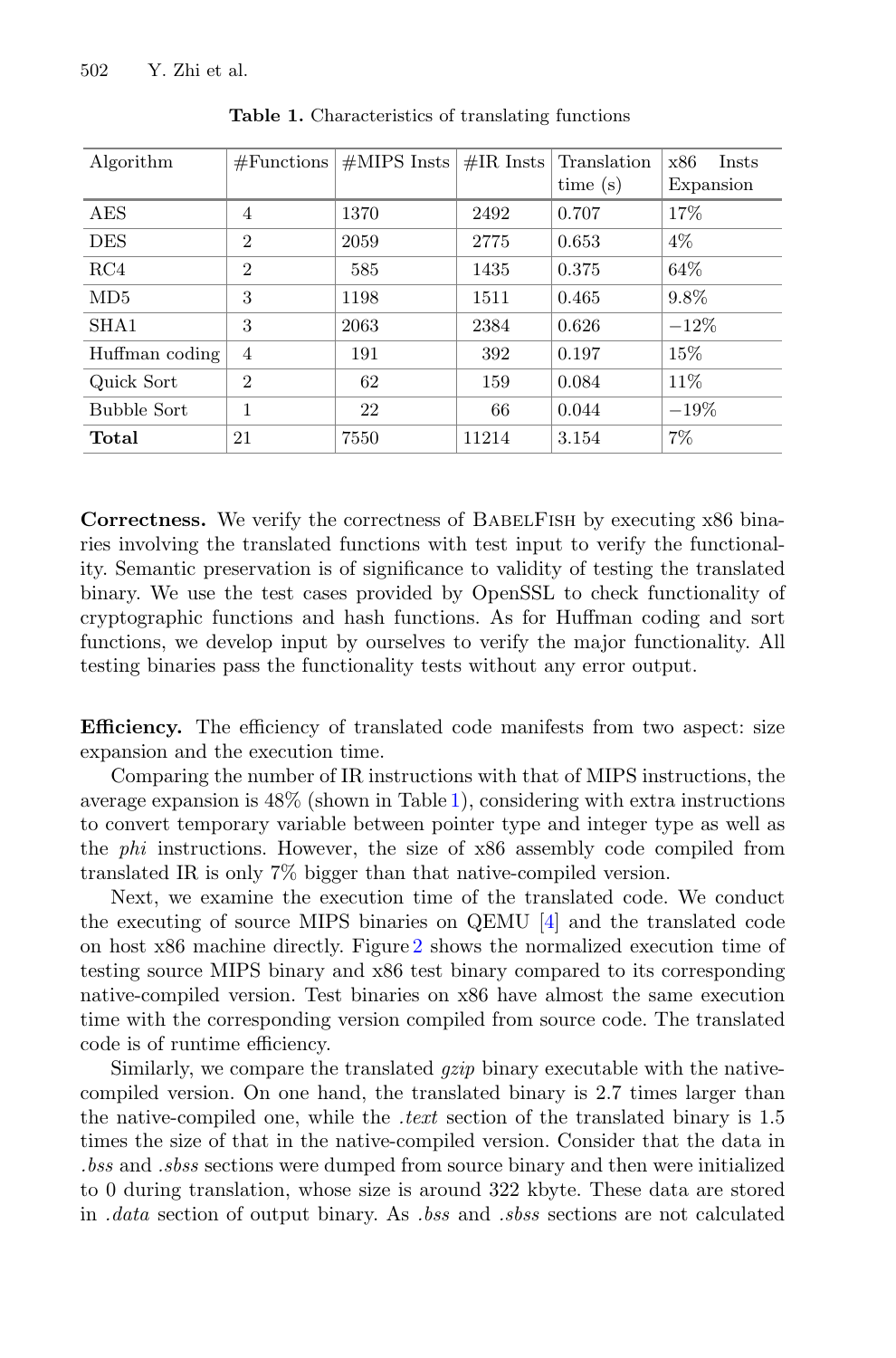

<span id="page-6-0"></span>**Fig. 2.** Normalized execution time of source MIPS binary on QEMU and x86 translated binary compared to their natively-compiled version.

into the binary file size, the file expansion is acceptable. On the other hand, the translated executable roughly imposes 4% performance overhead compared with natively-compiled executable. The result shows that without any source code information, we can achieve a translated CPU intensive program using our framework, and such compiled binary have almost the same execution performance with the native-compiled version. This capability is convenient for testing a MIPS program by lifting it to an x86 version.

#### **4 Related Work**

Most security analysis and testing tools, mainly used for binary instrumentation, rewriting, and debugging, are based on same-ISA translators. Avater [\[13\]](#page-7-3) is a framework to support dynamic security analysis of embedded devices' firmwares based on S2E [\[5\]](#page-7-8), and it orchestrates the communication between an emulator and a target physical device. PROSPECT [\[8\]](#page-7-9) can provide an arbitrary analysis environments, and enable dynamic code analysis of embedded binary code inside the environments.

A static translator translates programs offline and can apply more extensive (and potentially whole program) optimizations. Bansal et al. [\[3\]](#page-7-10) propose an efficient binary translation approach using superoptimization techniques. DisIRer [\[7\]](#page-7-11) uses machine descriptions of GCC in reverse to translate x86 instruction sequences into GCC's low-level Register Transfer Language (RTL). LLBT [\[11](#page-7-12)] is the effort relied on the LLVM infrastructure as well, but it translates ARM binaries into LLVM IRs.